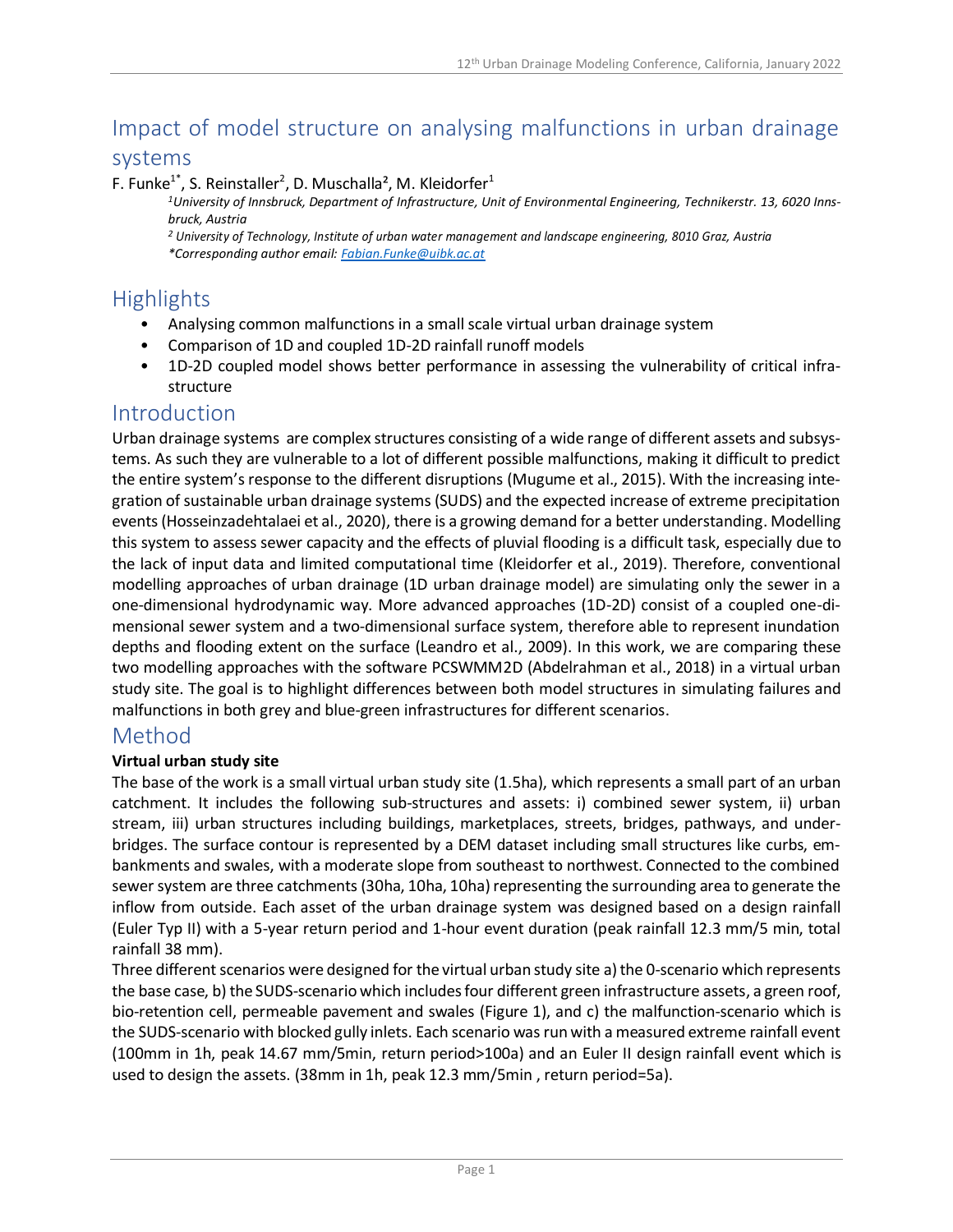

Figure 1: The Character of the virtual urban catchment area ( A = 1.509 ha) with three border areas (border area A: 30 ha, border area B and C: 10 ha) including the places of the SUDS assets (green roof, bio-retention cell, permeable pavement and swales)

#### **Model structure**

The virtual urban study site was set up with PCSWMM2D in two different model structures, a conventional 1D urban drainage model and a coupled 1D-2D model In the 1D model subcatchments are conceptualized by nonlinear reservoirs and connected to a hydrodynamic 1D pipe model (sewer system). All urban structures like buildings, streets, rivers, marketplace and pathways are implemented assingle semi-distributed subcatchments. Flooding occurs only in the sewer system and is stored on top of the respective network nodes. In the coupled 1D-2D model the hydrodynamic 1D pipe model (sewer system) is combined with a 2D hydrodynamic surface runoff model. Both models are coupled in each timestep with an orifice as a coupling element. The bidirectional exchange between both models is described by the orifice equation in each timestep. In contrast to the 1D model, this modelling approach can evaluate the spatial and temporal distribution of the flooding area on the surface. The benefit of the 1D-2D model is a better system understanding because it allows not only to analyse individual elements of the urban drainage network directly (e.g. sewer system overload) but also the impact of urban drainage networks on its environment (e.g. sewer overload resulting in flooding of underbridges).

## Results and discussion

The simulations results of all model scenarios and both rainfall events are evaluated based on four performance indicators (total flooding volume of the sewer system, the discharge volume of the combined sewer overflow, water depth in the underbridge, total surface runoff volume in the system) (Table 1). The results show a significant difference in maximum water depth for the real storm event in the underbridge (0.01 m for the 1D model and 1.86 m in the 1D-2D model) and a smaller difference in the CSO volume (4257 – 5319 m<sup>3</sup> in the 1D model and 2810 – 3286 m<sup>3</sup> in the 1D-2D model) between the two model structures. This is related to the missing overland flow in the 1D model, where only the closest subcatchments contribute to the flooding volume of the underbridge. In the 1D-2D model overland flow from all subcatchments and surcharging nodes can add to the flooding volume. For the design rainfall event, only the 1D/2D model identifies a clear difference between the SUDS- and malfunction-scenario for the maximum water depth in the underbridge (0.01 m in the 0-scenario and 0.64 m in the malfunction scenario). The